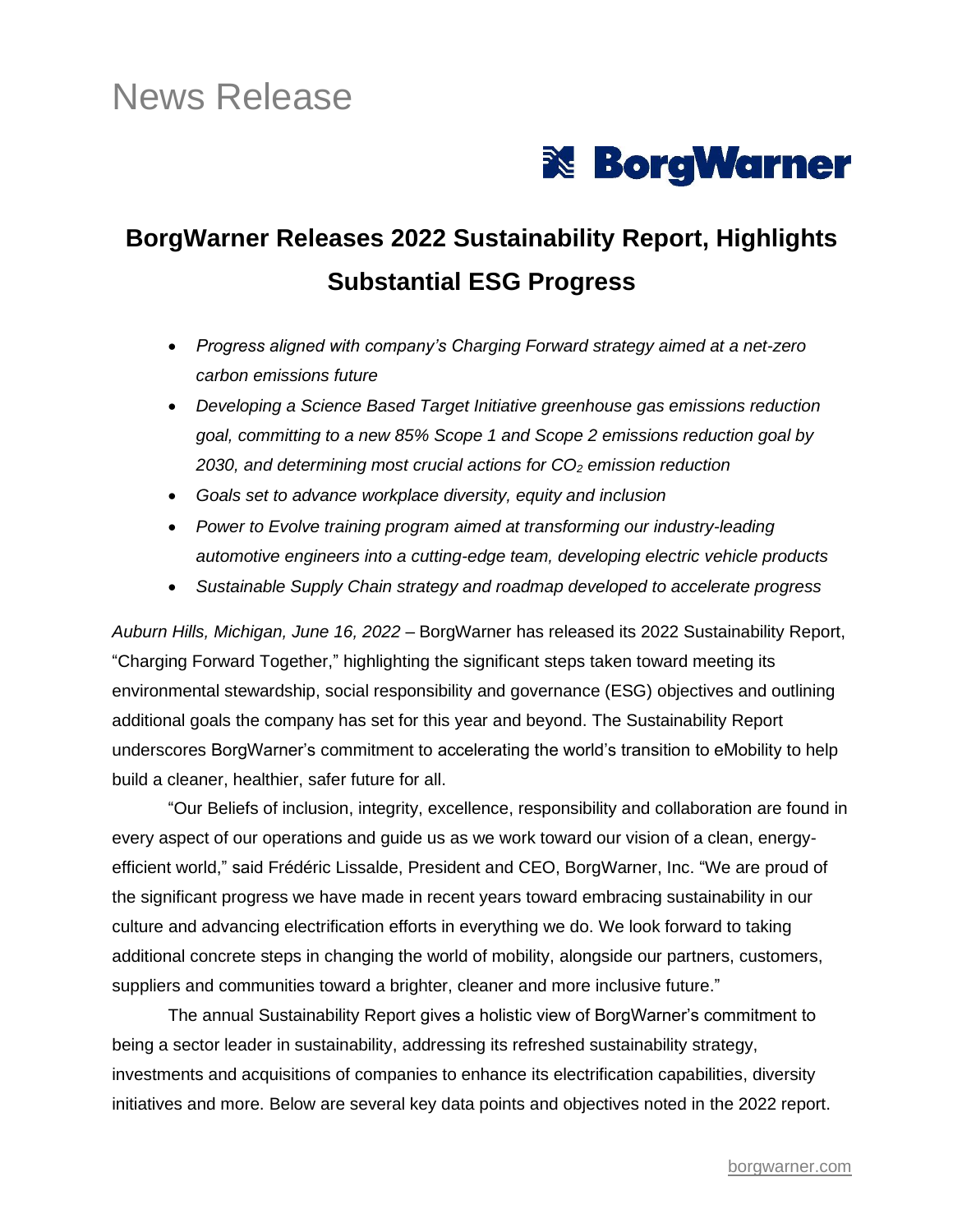## **Environmental Stewardship: Create a Cleaner, More Energy-efficient World**

BorgWarner's business strategy, Charging Forward, is central to the report, showcasing the company's alignment with and contributions to a net-zero carbon emissions future and its target of a 45% electric revenue mix by 2030. Currently, the company is on track to generate more than 25% of its revenue from electrified vehicle parts by 2025. Additionally, the company expects about 50% of its R&D budget will be spent on eProducts in 2022 and to exceed 50% by 2025.

While looking to achieve carbon neutrality in its operations by 2035, BorgWarner set a new interim goal to reduce its absolute greenhouse gas (GHG) emissions for Scope 1 and Scope 2 emissions by 85%, compared to its 2021 emissions, by 2030. BorgWarner is also developing a Science Based Target Initiative GHG emissions reduction goal, and, as part of that process, will be estimating its Scope 3 emissions and determining its most crucial actions for GHG emission reduction.

To promote further advocacy and dedication to ESG at the highest levels of the organization, BorgWarner has linked 50% of the performance component of its executive longterm incentive plan compensation with its Charging Forward goals by incorporating an eProducts revenue mix metric.

#### **Social Responsibility: Live the BorgWarner Beliefs**

As BorgWarner continues to advance diversity, equity and inclusion (DEI) efforts to support the company's commitment to creating an inclusive and sustainable workforce for the future, the company has announced formal DEI goals in this year's report. By 2026, BorgWarner plans to have women account for 35% of its global workforce and racially/ethnically diverse employees account for 30% of its U.S. workforce. By that same year, the company plans to achieve and maintain pay parity across all genders and races. On average, women working at BorgWarner globally are currently receiving 98.9% compensation of that received by men, with racial/ethnic minorities in the U.S. receiving compensation of 99% or more compared to compensation received by non-minorities. An annual salary review process is in place to evaluate and address discrepancies in pay, if identified. Finally, BorgWarner has set a goal to achieve a score of 80% or above on a BorgWarner Beliefs index from its employee engagement survey by 2026.

Developing and retaining talent continues to be an area of focus for BorgWarner, as demonstrated by the more than 84,000 hours of training received by salaried employees in 2021.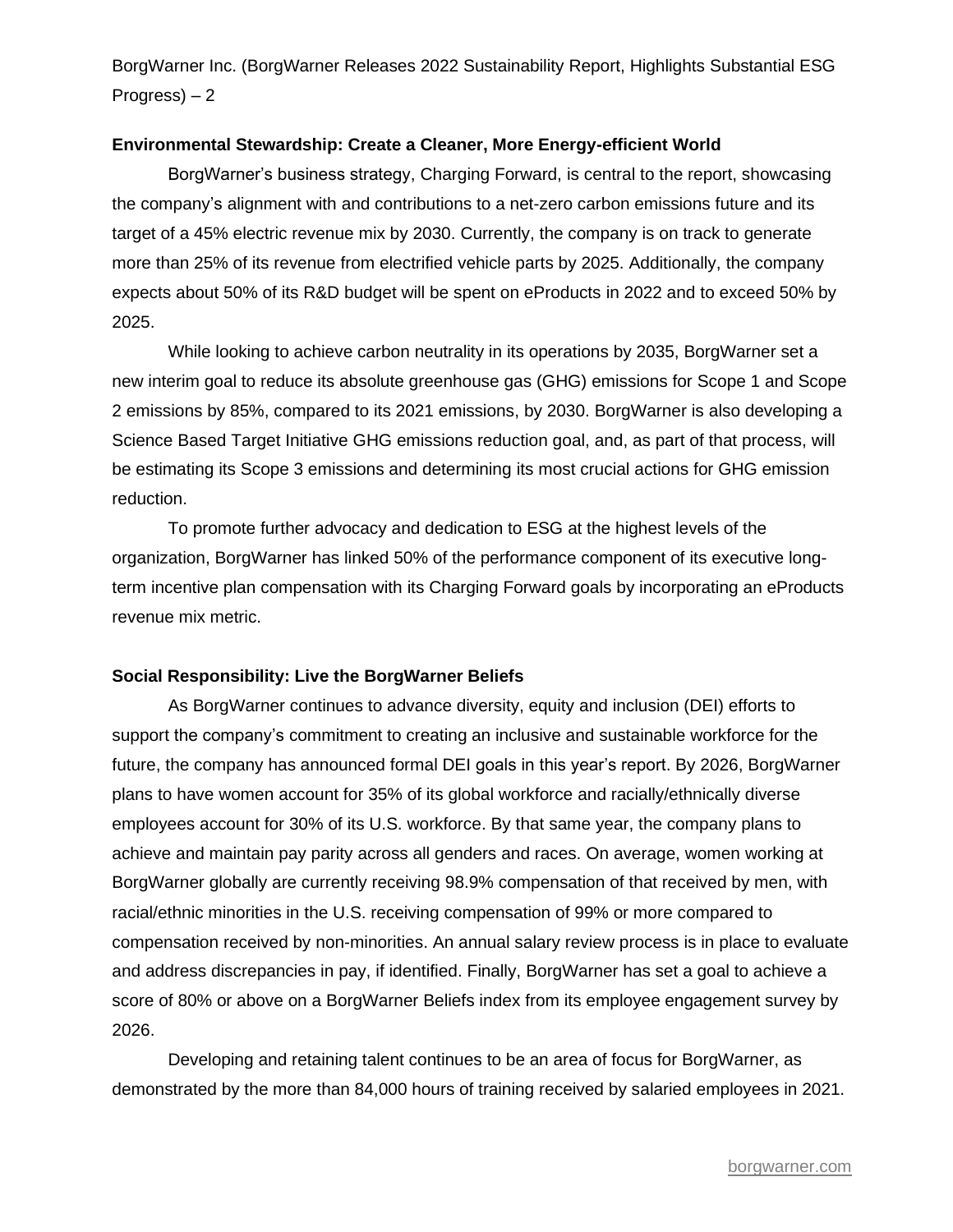The company also launched Power to Evolve, a skills agility program for employees that was created in partnership with leading universities in the U.S. and Europe and provides a fast track to transfer mechanical engineers to working on electric drive systems, including batteries, inverters, motors and more.

BorgWarner believes in supporting its surrounding communities so it comes as no surprise that even with the challenges of 2021, the company's employees not only met but exceeded its giving goals with efforts that supported over 400 charitable activities, including STEM education, children in need and humanitarian efforts.

## **Governance: Partner with and Report to Stakeholders**

BorgWarner's Board of Directors exercises continued focus and oversight of the company's ESG risks and opportunities. Among its various governance activities, BorgWarner continued to focus on promoting sustainability across its supply chain: the company saw an approximate 35% increase in suppliers participating in the Sustainability Self-Assessment Questionnaire, which asks suppliers about key sustainability issues including human rights, health and safety, environment, working conditions and business ethics.

To further accelerate progress related to supply base goals and engagement, BorgWarner also developed a Sustainable Supply Chain strategy outlining priority ESG topics along with a roadmap for implementation. In 2022, the strategy will be expanded to include a focus on evaluating existing and developing new supplier expectations on material topics and incorporating them into the company's sourcing process.

To read the complete report, please visit [www.borgwarner.com/company/sustainability.](https://www.borgwarner.com/company/sustainability)

#### **About BorgWarner**

For more than 130 years, BorgWarner has been a transformative global product leader bringing successful mobility innovation to market. Today, we're accelerating the world's transition to eMobility — to help build a cleaner, healthier, safer future for all.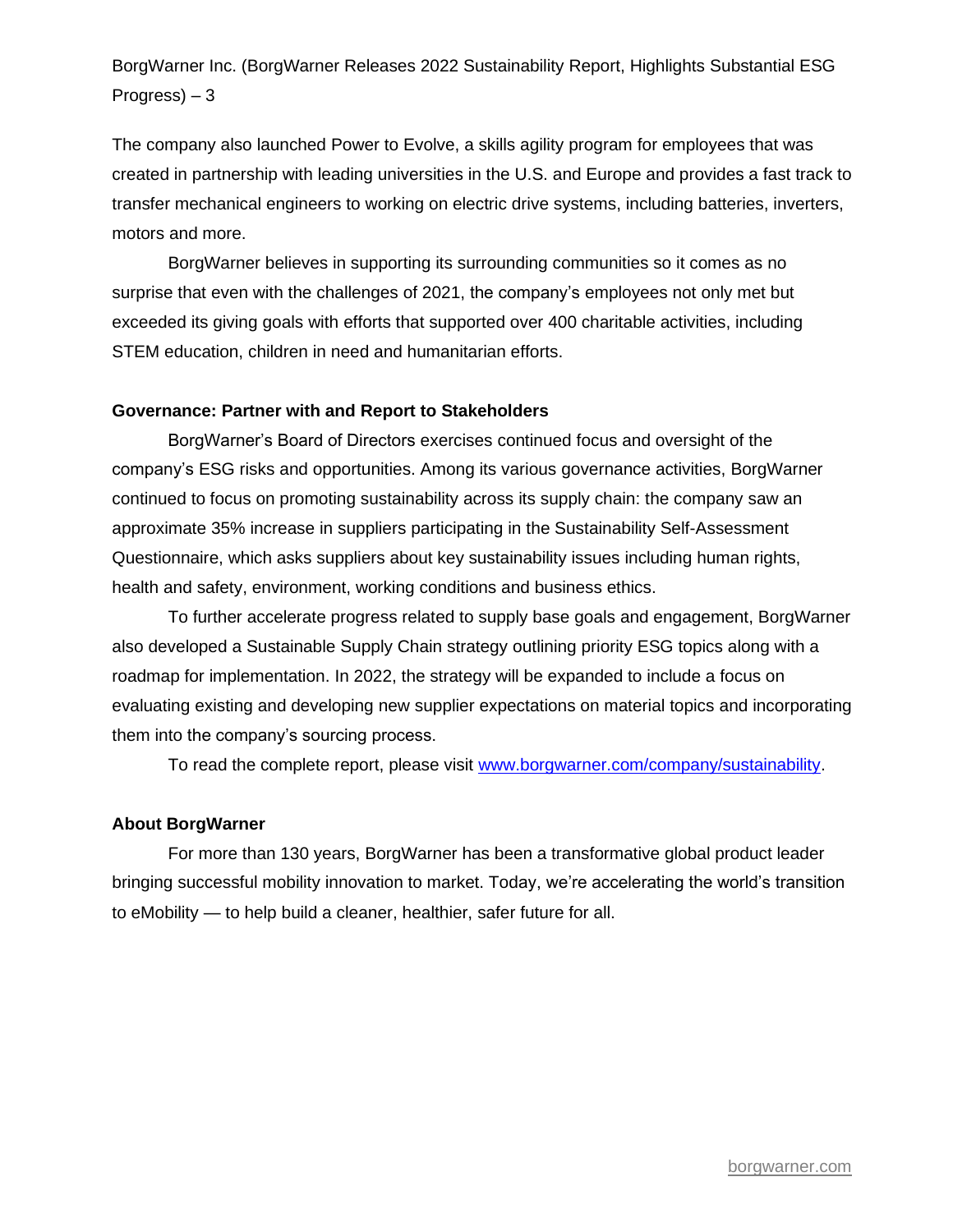

BorgWarner published its 2022 Sustainability Report, Charging Forward Together. Access the full report at [borgwarner.com/company/sustainability.](https://www.borgwarner.com/company/sustainability)

**Forward-Looking Statements**: This press release may contain forward-looking statements as contemplated by the 1995 Private Securities Litigation Reform Act that are based on management's current outlook, expectations, estimates and projections. Words such as "anticipates," "believes," "continues," "could," "designed," "effect," "estimates," "evaluates," "expects," "forecasts," "goal," "guidance," "initiative," "intends," "may," "outlook," "plans," "potential," "predicts," "project," "pursue," "seek," "should," "target," "when," "will," "would," and variations of such words and similar expressions are intended to identify such forward-looking statements. Further, all statements, other than statements of historical fact contained or incorporated by reference in this press release that we expect or anticipate will or may occur in the future regarding our financial position, business strategy and measures to implement that strategy, including changes to operations, competitive strengths, goals, expansion and growth of our business and operations, plans, references to future success and other such matters, are forward-looking statements. Accounting estimates, such as